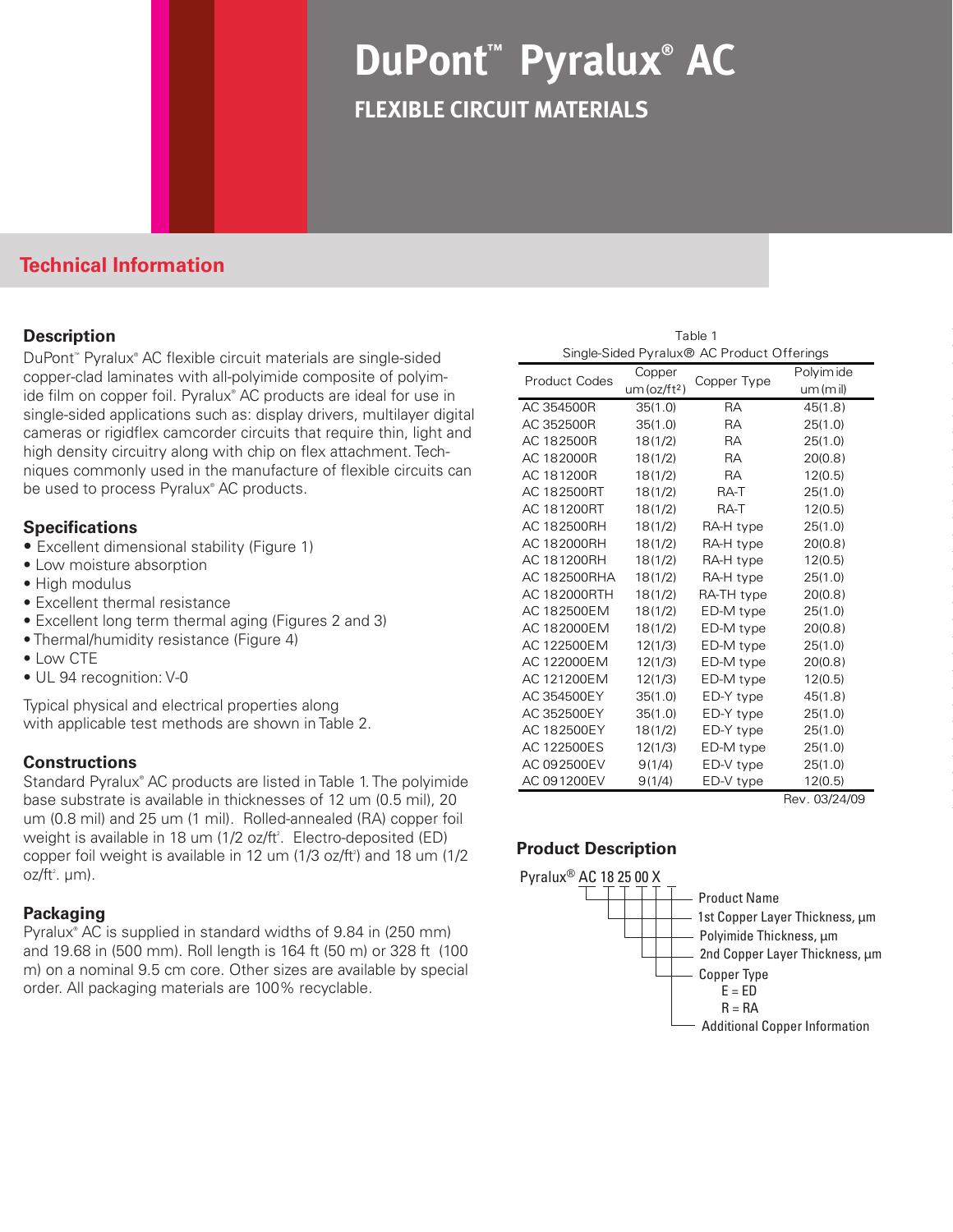| Pyralux AC Material Properties                                                                |                            |                                                        |  |  |
|-----------------------------------------------------------------------------------------------|----------------------------|--------------------------------------------------------|--|--|
| Property                                                                                      | <b>Typical Value</b>       | <b>Test Method</b>                                     |  |  |
| Adhesion to Cu (Peel Strength*)<br>As Received, N/mm (lb/in)<br>After Soldering, N/mm (lb/in) | $1.19(6-7)$<br>$1.19(6-7)$ | IPC-TM-650, Method 2.4.9<br>Method B<br>Method D       |  |  |
| Solder Float<br>10 sec at 288°C (550°F)                                                       | Pass                       | IPC-TM-650, Method 2.4.13<br>Method B                  |  |  |
| Dimensional Stability, %                                                                      | $-0.02$<br>$-0.04$         | IPC-TM-650, Method 2.2.4<br>Method B, %<br>Method C, % |  |  |
| Dielectric Constant (at 1 MHz)                                                                | 3.7                        | IPC-TM-650, Method 2.5.5.3                             |  |  |
| Dissipation Factor (at 1 MHz)                                                                 | 0.0014                     | IPC-TM-650, Method 2.5.5.3                             |  |  |
| Dielectric Strength, kV/mm (Kv/mil)                                                           | 200(4.9)                   | ASTM D-149                                             |  |  |
| Volume Resistivity (damp heat), megohm                                                        | $10^{10}$                  | IPC-TM-650, Method 2.5.17.1                            |  |  |
| Surface Resistance (damp heat), megohm                                                        | 10 <sup>°</sup>            | IPC-TM-650, Method 2.5.17.1                            |  |  |
| Moisture Absorption, %                                                                        | 0.94                       | IPC-TM-650, Method 2.6.2                               |  |  |
| CTE, ppm/°C                                                                                   | 19                         | ASTM D-696-91                                          |  |  |
| CHE, ppm/% RH                                                                                 | 8.0                        |                                                        |  |  |
| Propagation Tear Strength <sup>†</sup> , g                                                    | 3.0                        | IPC-TM-650, Method 2.4.17.1                            |  |  |
| Initiation Tear Strength <sup>"</sup> , g                                                     | 400-700                    | IPC-TM-650, Method 2.4.16                              |  |  |
| Tensile Strength, Mpa (kpsi)                                                                  | 193 (28)                   | IPC-TM-650, Method 2.4.19                              |  |  |
| Tensile Modulus, Mpa (kpsi)                                                                   | 7580 (1100)                | ASTM D-882-91                                          |  |  |
| Elongation, %                                                                                 | 21                         | IPC-TM-650, Method 2.4.19                              |  |  |
| Flammability                                                                                  | $V-0$                      | <b>UL-94</b>                                           |  |  |

Table 2

\* Peel strength method is 180° instead of 90°

† With exception to IPC-TM-650, Method 2.4.17.1, Propagation Tear Strength

†† With exception to IPC-TM-650, Method 2.4.16, Initiation Tear Strength

## **Processing**

In general a surface treatment of the polyimide surface will improve the adhesion with bonding films. Bond strength results will vary depending on circuit processing and material selection. Additional treatment is required for those applications requiring pre-pregs.

Please specify DuPont<sup>™</sup> Pyralux® AC Plus flexible circuit material for use with pre-pregs. Pyralux® AC *Plus* is specifically treated for additional bond strength.

## **Storage Conditions/Shelf Life**

DuPont<sup>™</sup> Pyralux® AC flexible laminates are warranted for two years from the date of manufacturing when stored in the original packaging at temperatures of 4-29°C (40- 85°F) and below 70% relative humidity. The products do not require refrigeration and should not be frozen. The material should be kept clean and well protected from physical damage.

### **Safe Handling**

Although DuPont is not aware of anyone developing contact dermatitis when using Pyralux® AC products, some individuals may be more sensitive than others.

with soap before eating, smoking or using restroom facilities. Gloves, finger cots and finger pads should be changed daily.

As with all thin, copper-clad laminates, sharp edges present a potential hazard during handling. All personnel involved in handling Pyralux® AC should be cautioned and provided with suitable gloves to minimize potential cuts.

Pyralux® AC is fully cured when delivered. However, lamination areas should be well ventilated with a fresh air supply to avoid build-up from trace quantities of residual solvent (typical of polyimides) that may volatilize during press lamination. When drilling or routing parts with Pyralux® AC, provide adequate vacuum around the drill head to minimize worker exposure to dust.

Pyralux® AC products do not contain polybrominated biphenyls (PBBs) or polybrominated biphenyl oxides (PBBOs).

Anyone handling Pyralux® AC should wash their hands